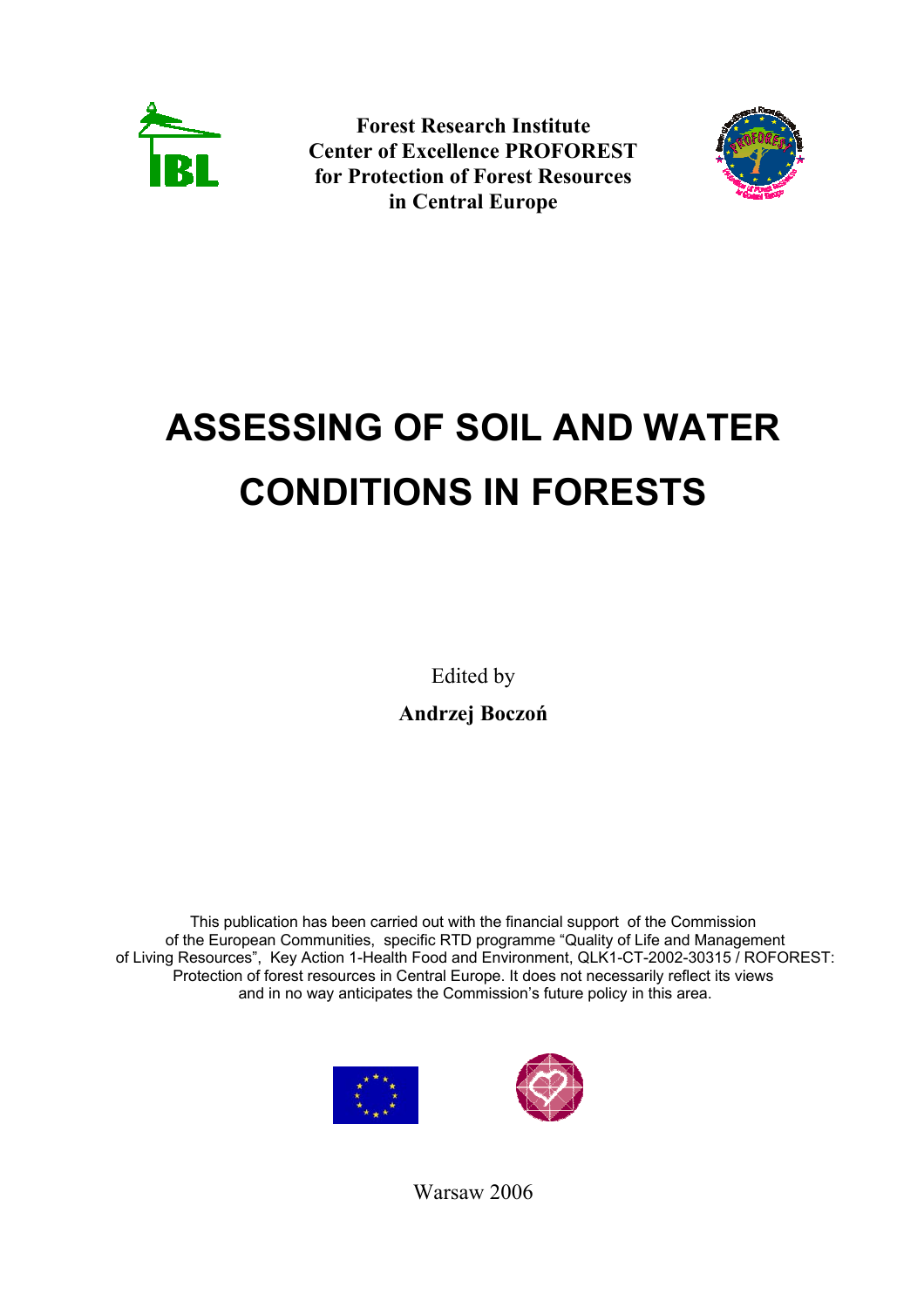## **Reviewers:**

prof. dr hab. Edward Pierzgalski prof. dr hab. Waldemar Mioduszewski

Copyright by Forest Research Institute, Warsaw 2006 ISBN 83-87647-52-7

Instytut Badawczy Leśnictwa ul.Bitwy Warszawskiej 1920 r. 3. tel. (+ 48 22) 822 3201 E-mail Wydawnictwa\_IBL@ibles.waw.pl; edition 250 copies

Printed: Sowa – Print on Demand www.sowadruk.pl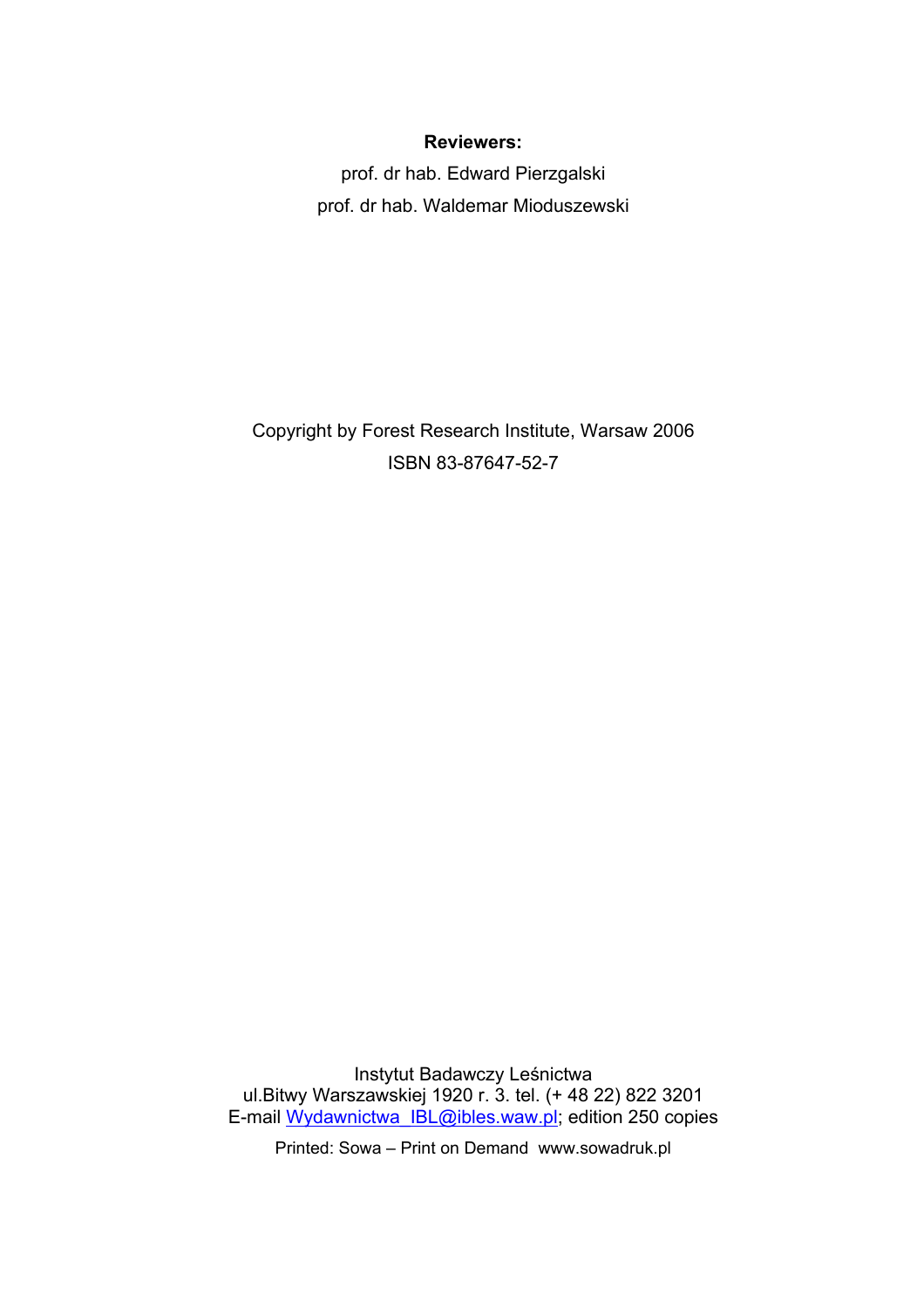## CONTENTS:

| Sylwester Grajewski                                                                                                                                                                             |
|-------------------------------------------------------------------------------------------------------------------------------------------------------------------------------------------------|
| Assessment of groundwater quality at the Curonian Spit National Park (Lithuania)19<br>Marina Valentukeviciene, Mindaugas Rimeika                                                                |
| The water runoff of mountain catchments of different area and percentage of forest 31<br>Oksana Oshurkevych                                                                                     |
| Changes of water conditions caused by runoff limitation on Braszcza River 39<br>Michał Wróbel                                                                                                   |
| Martina Mikuśova, Tomaś Śtreit, Jaroslav Antal                                                                                                                                                  |
| Natalya Prybolotna                                                                                                                                                                              |
| Anna Baryła                                                                                                                                                                                     |
| Agnieszka Wagner                                                                                                                                                                                |
| Preliminary results of hydrological and geotechnical research conducted<br>Anna Krysztofiak, Małgorzata Sobalak, Antoni T. Miler, Bogusław Kamiński                                             |
| Justyna Bielecka                                                                                                                                                                                |
| <b>Martins Palejs</b>                                                                                                                                                                           |
| Using of wild-growing wood species phenology for agroclimatic regionalization<br>elaborating of apple trees (Malus domestica) on Slovak Republic territory 123<br>Ivana Mezeyova, Bernard Siśka |
| Andrzej Boczoń                                                                                                                                                                                  |
| Comparison of measured precipitation on conventional and digital weather station 141<br>Pavel Samuhel, Bernard Siśka                                                                            |